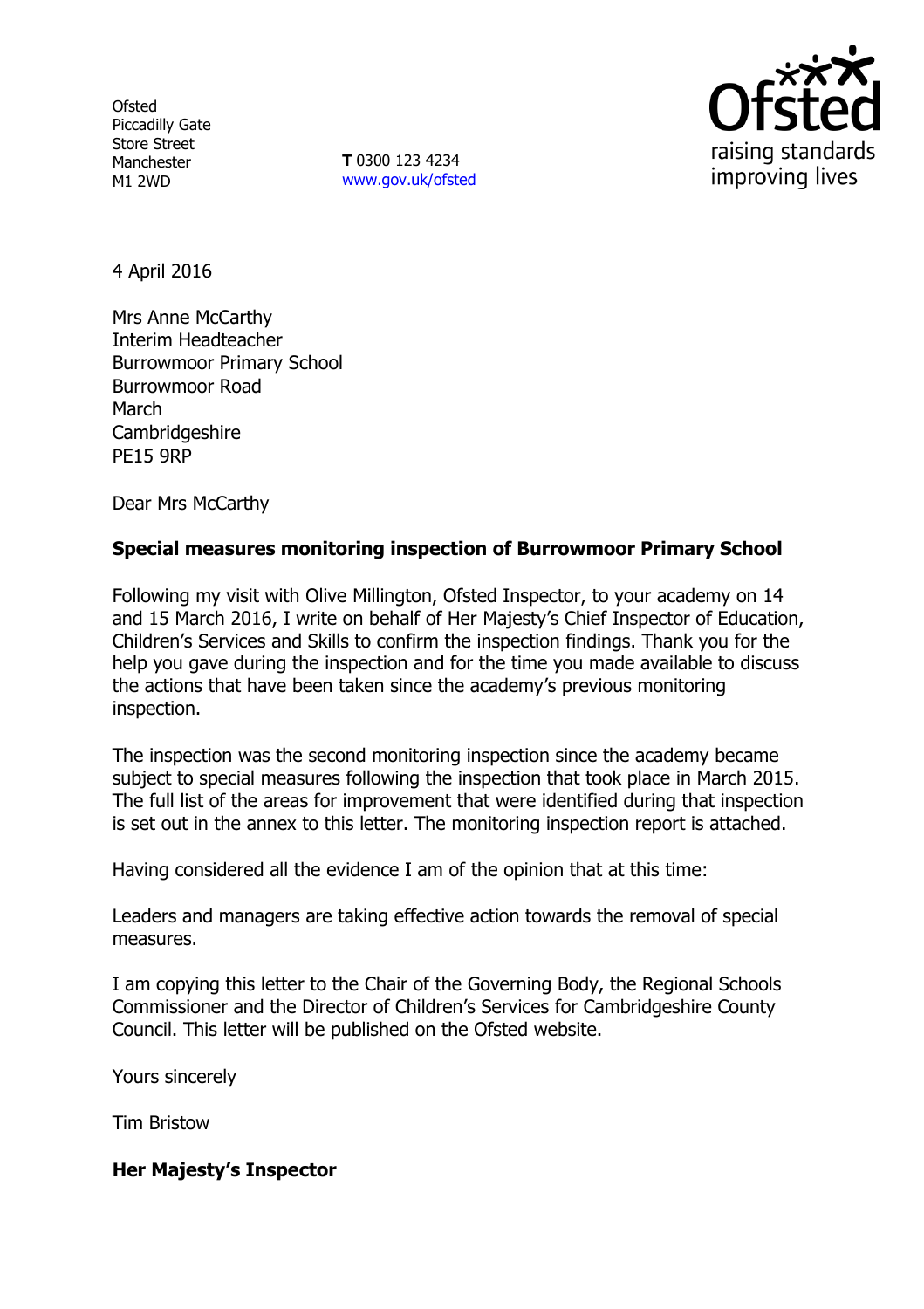

### **Annex**

# **The areas for improvement identified during the inspection that took place in March 2015**

- $\blacksquare$  Raise the quality of teaching and pupils' progress to good or better by:
	- $-$  planning work that provides the right level of challenge
	- giving pupils clear guidance through feedback about how to improve their work
	- making better use of teaching assistants to support pupils' learning
	- giving the teaching of writing a stronger focus in the Reception year.
- **IMPROVE leadership and management by:** 
	- ensuring all staff have high expectations for pupils
	- improving the rigour of checks on teaching and learning to identify and tackle weaknesses promptly
	- improving the effectiveness of all staff with allocated responsibilities and the governing body, in monitoring provision and securing the necessary improvement
	- making better use of the pupil premium to provide the right support for disadvantaged pupils and then checking the effect of this support more closely.
- **IMPROVE PUPILS' behaviour and the presentation of their work by:** 
	- $-$  ensuring that all adults manage behaviour consistently well in lessons and at playtimes
	- helping pupils understand the importance of good behaviour
	- $-$  ensuring that pupils always try hard and present their work neatly.

External reviews of governance and the use of the pupil premium should be undertaken in order to assess how these aspects of leadership and management may be improved.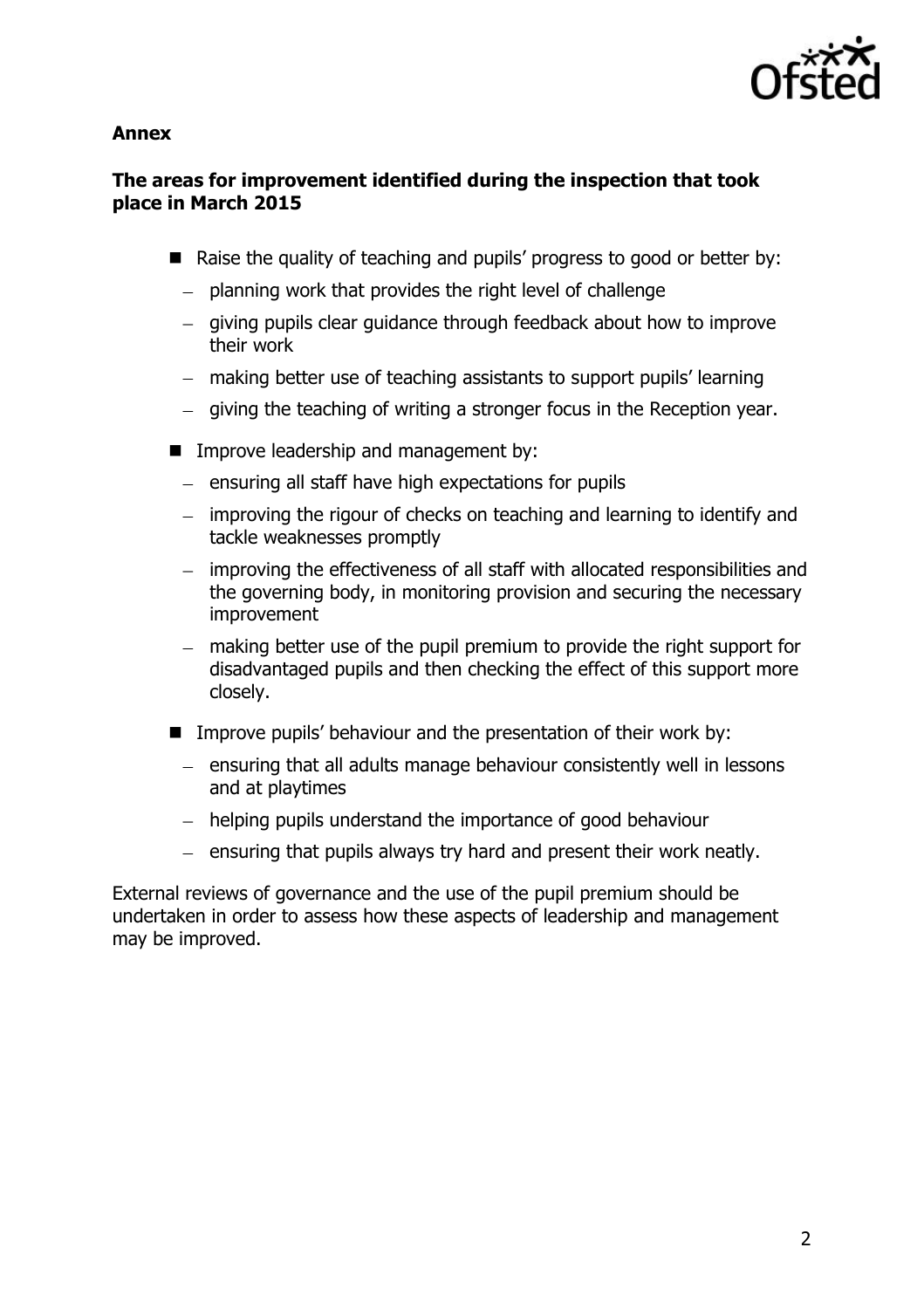

# **Report on the second monitoring inspection on 14 March 2016 to 15 March 2016**

# **Evidence**

Inspectors observed the school's work, scrutinised documents and met with the interim headteacher, the executive headteacher, two members of the governing body, two representatives of the sponsor trust, senior leaders, other teachers and pupils. Visits were made to all classes, which included an examination of some of the pupil's work.

### **Context**

Since the previous monitoring inspection, an interim headteacher has been appointed. Two temporary teachers are currently in post and one teacher is on maternity leave. A number of teaching assistants have left the school.

### **The effectiveness of leadership and management**

The interim headteacher has strengthened leadership considerably. She has been explicit in making sure that other leaders and teachers fully understand what is expected of them. Leaders at other levels have risen to the challenge. They have been given effective support and guidance so that they are now taking action to improve teaching and learning that is resulting in some improvements to teaching. One example of the success of their work is that learning is more purposeful because school leaders have ensured that teachers make the intentions of the lesson clear to pupils.

The executive headteacher has led important changes to the culture of the school. In the past, there was a resistance to change and the need for it. The executive headteacher has made quite clear the importance of higher expectations of teaching and outcomes for pupils and has fostered a much more productive attitude among staff, who now see school improvement as a shared responsibility.

Middle and senior leaders have yet to overcome the inconsistencies in the quality of teaching across the school, which means that teaching remains inadequate. The difference between the leadership responsibilities of assistant headteachers and phase leaders is not clear enough. For example, a phase leader and assistant headteacher have similar responsibilities for teaching and learning. Some leaders are proving more effective at securing better teaching and learning because they are already good practitioners. Others are not as effective, as they work to improve the teaching of their team as well as trying to strengthen their own practice.

Since the last monitoring inspection, procedures for the management of performance have been implemented. The executive headteacher has modelled good practice to other leaders who have in turn taken the responsibility for the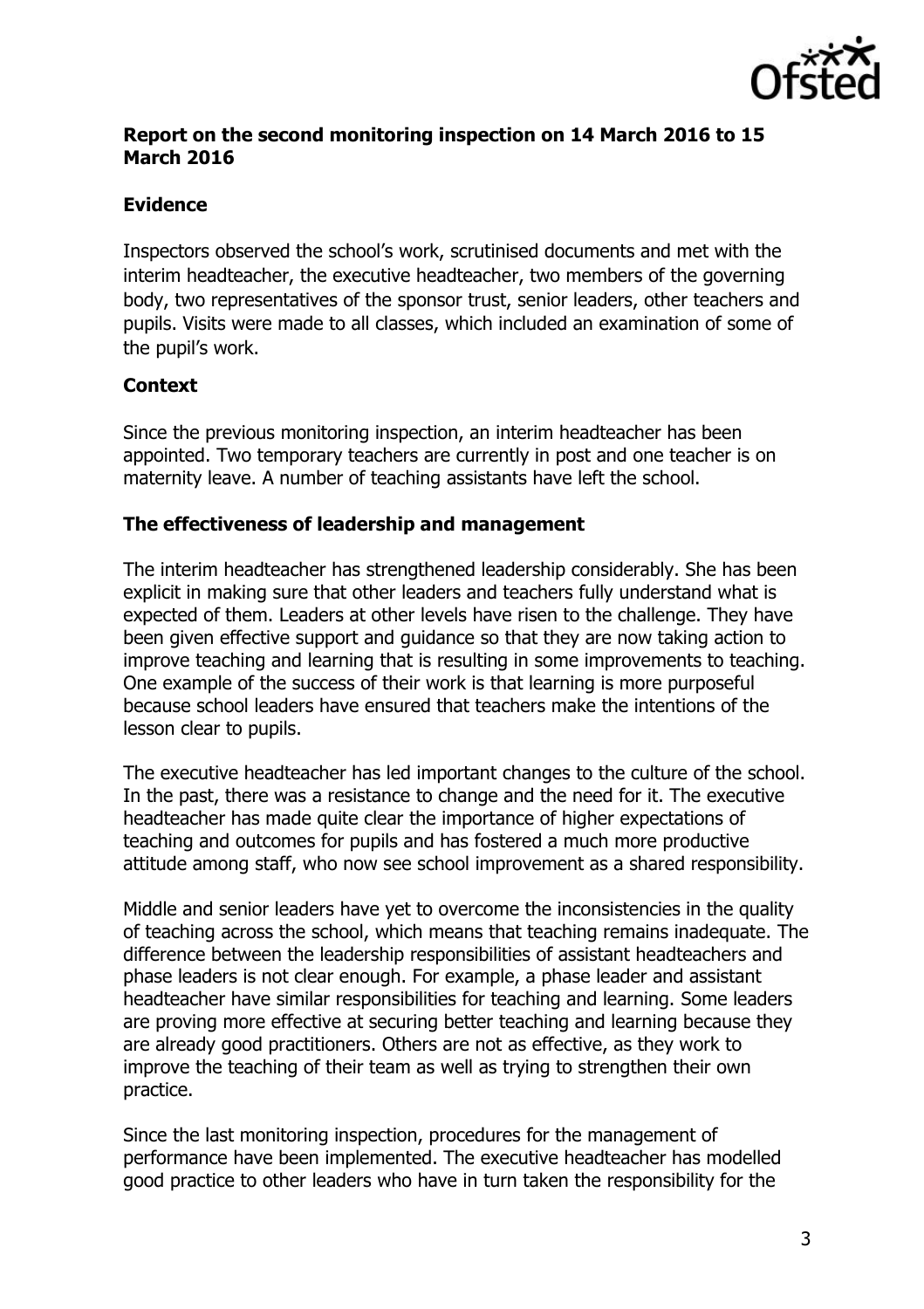

appraisal of teachers. Teachers have regular opportunities for training and to observe good practice in other schools. Leaders have instilled the expectation that as a result of this training and support, teachers must improve their practice in lessons. Checks on the quality of teaching and the work in books are regular and are having increasing impact on improving teaching and learning.

Suitable procedures have been established to check pupils' progress and assess their achievement. However, at the moment, the information only gives an indication of progress because some teachers are not good enough at assessing and moderating pupils' achievements. In the early years, Year 6 and Year 2, the data is more reliable as the teachers are more skilled at assessment.

Governance continues to grow in strength. Governor meetings are becoming an established forum for checking the work of leaders and holding them to account for the actions they are taking towards the removal of special measures. Governors demonstrate a good understanding of the procedures for strengthening teaching and learning and also of where further improvements are needed, for example gaining a better understanding of the impact of the use of pupil premium funding and how it needs to be more effective.

The management of teaching assistants has become more purposeful with the transference of leadership responsibility to the middle phase leaders. However, it remains unclear what the impact on learning is of this large workforce. For example, school leaders are not clear about the impact of funding to support pupils eligible for the pupil premium. A large majority of this money funds the work of the teaching assistants. The special needs coordinator checks the quality of interventions and the work that teaching assistants do with individual pupils, but this does not contribute to an understanding by school leaders of the impact of these extra activities on pupils' outcomes overall.

### **Quality of teaching, learning and assessment**

Teachers across the school are trying hard to improve their teaching. They demonstrate a resilient determination to improve. However, inconsistencies in the quality of teaching across classes and subjects remain. In some classes, such as a Year 2 class and in Year 6 classes, progress in writing and mathematics is good because the teachers plan work that is pitched at the right level for many of the pupils, demonstrating a sound subject knowledge. In other classes, in both Key Stages 1 and 2, pupils do not make as much progress because the teaching remains mediocre.

Teaching and the use of assessment in the early years has strengthened, as has the leadership. Teachers use information about children proficiently to prepare activities for them and to check what they have learned. Consequently, children in the Reception classes are making better progress than at the time of the last inspection. Teaching assistants ably lead activities and keep a careful check on the progress of individual children. They take full responsibility for the assessment of the children that they are responsible for and then carry out the activities planned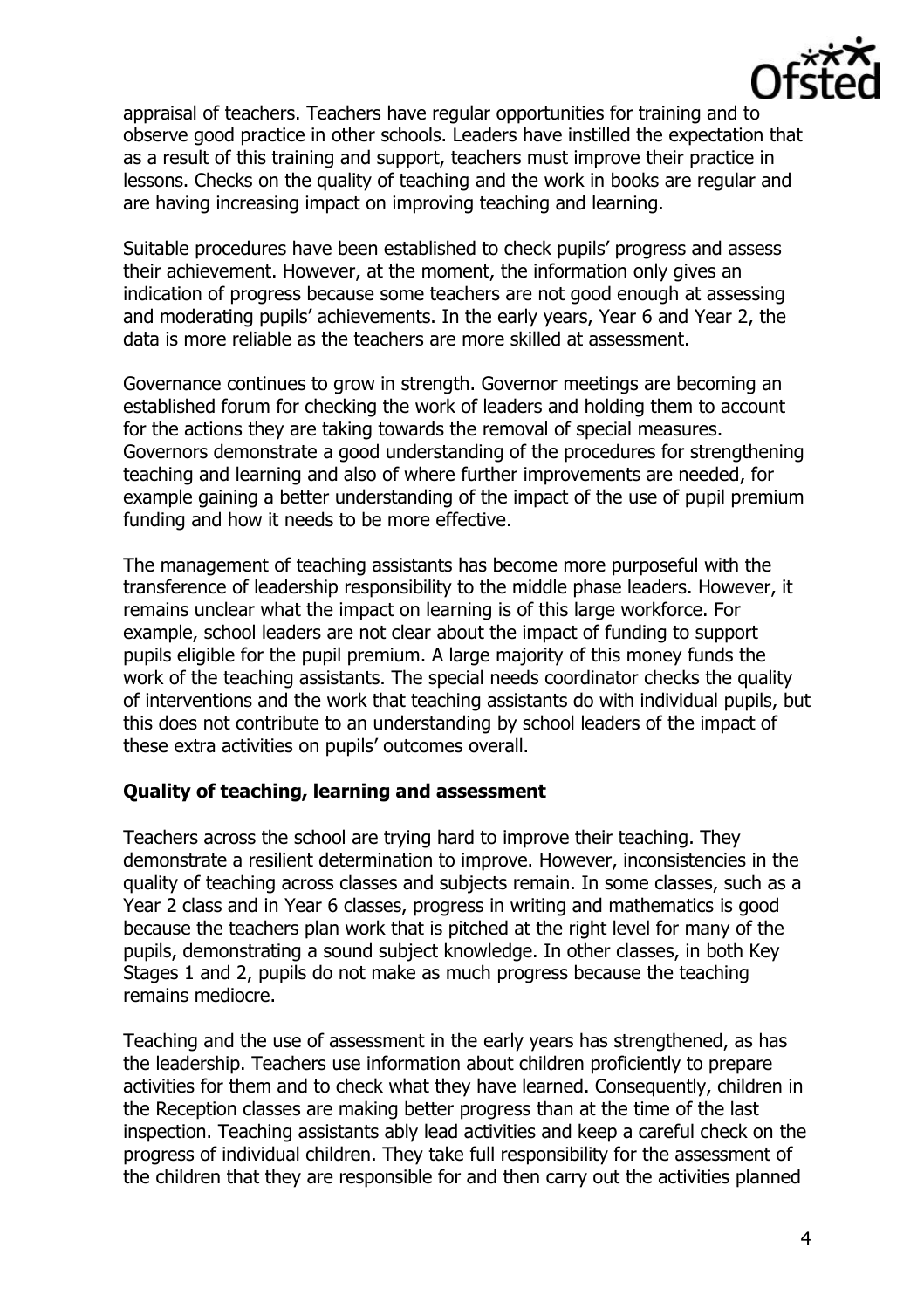

by teachers to develop children's skills. This is an example of effective team work that is resulting in much better outcomes for children.

A weakness that remains in the teaching in some classes, particularly in Years 1 and 5, is that teachers do not look closely enough at pupils' work to decide what they need to do next to improve. For example, in books, teachers use tick lists to cover aspects that pupils have included in their work. These often do not result in the next piece of writing showing any improvement because the teachers have not identified specifically what it is that pupils need to concentrate on to enhance the quality of their writing.

Aspects of mathematics, such as problem-solving and reasoning, are not taught well enough. In addition, teachers do not pay sufficient attention to prior learning when planning work in new mathematical topics. Consequently, some pupils have gaps in their learning that make it more difficult for them to succeed when tackling new work. There are, however, some examples of effective teaching of problemsolving. In one Year 4 class, pupils relished an activity that involved solving problems. They worked together demonstrating a developing fluency with numbers, juggling subtraction, addition and doubling as they looked to finish a game of darts with a double.

Teaching assistants have a variable impact on learning. Some are effective in supporting pupils, for example in a Year 2 class pupils were supported by the teaching assistant, who questioned them proficiently to help them understand their work. Other teaching assistants are less effective. They do not check whether they need to intervene in what the pupil is doing or they do the work for them rather than encouraging them to use their own ideas. In some classes, they are less effective because the teacher has not prepared work that is at the correct level of difficulty for pupils.

### **Personal development, behaviour and welfare**

A positive improvement across the school is the better attitudes to learning that most pupils exhibit in lessons. They try hard to complete their work, they complete tasks cooperatively and they are eager to do well.

A concerted effort by the interim headteacher and class teachers, supported by the trust and the executive headteacher, has resulted in a rise in attendance, which is currently above average.

Pupils behave sensibly around the school. They enjoy being given responsibility and they are considerate to each other. Bullying remains rare. Pupils have a clear understanding of the rules for behaviour within the school and most stick to them.

There are a number of pupils that need careful management because their behaviour is very challenging. While teaching assistants ensure that they are safe and cared for, it is unclear whether the plans in place to support these pupils are resulting in better self-management of their behaviour.